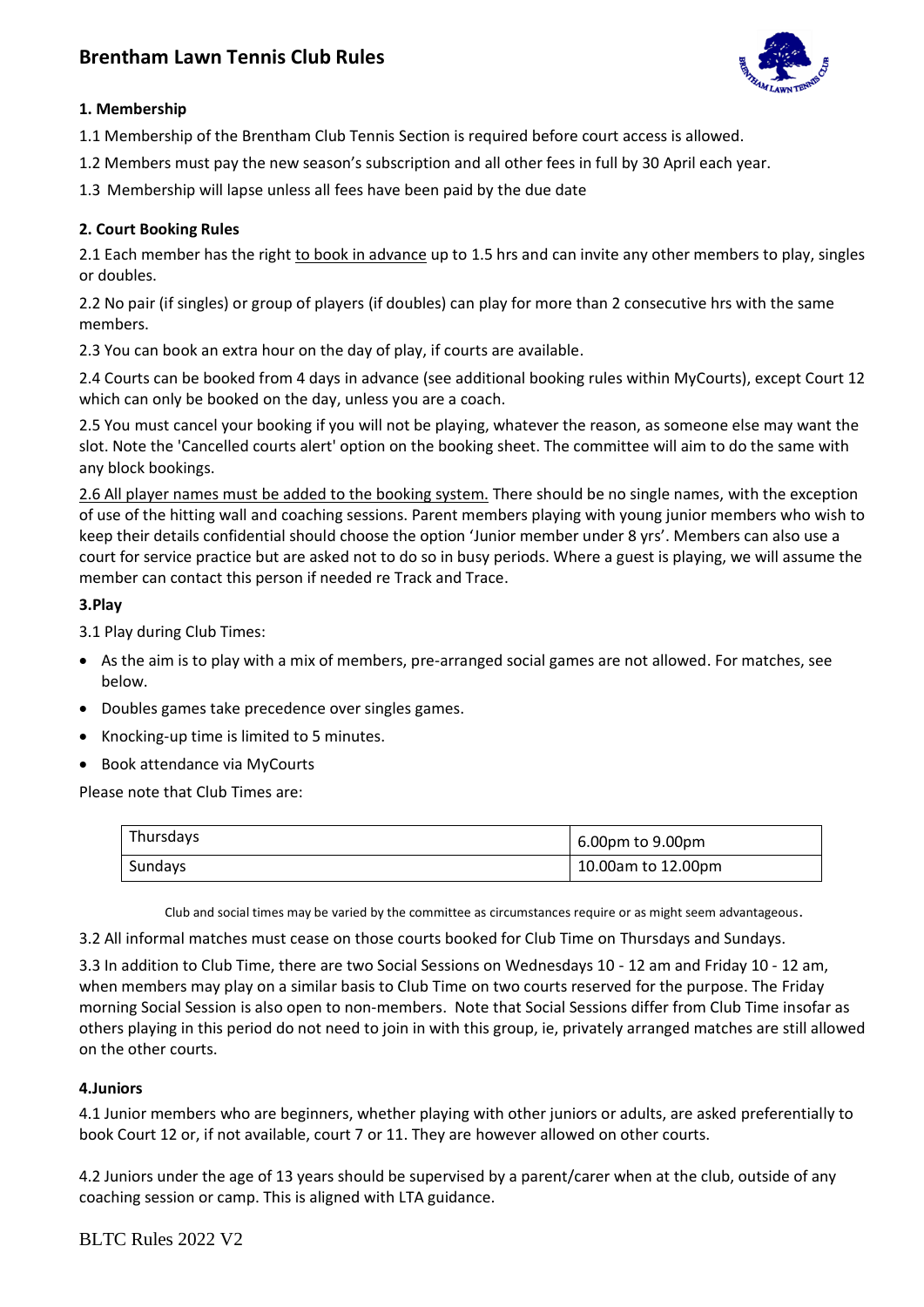

## **5. Competition Matches - External Matches**

5.1 Anyone who represents Brentham Lawn Tennis Club in any team must be a current member of the Tennis Section and must have a British Tennis membership number.

5.2External Club matches will have priority over internal tournaments.

## **6. Court Availability**

6.1 The Club Coaches can book courts 7 and 12 for coaching up to 14 days in advance. However, if 3 courts are already booked for coaching then the coaches can book further courts only within 4 days, ie, on the same basis as other members.

6.2 The practice hitting wall on Court 12 may not be used after 8pm.

## **7. Grass Courts**

7.1 The Head Groundsman or a Tennis Committee Member will determine when the grass courts are playable (please refer to notices placed by the entrance to the grass courts or on the courts).

7.2 Play must cease when the Head Groundsman or a Tennis Committee Member considers the courts unfit for play or when the courts require maintenance.

7.3 Any member of the Tennis Committee can determine whether any grass court needs to be taken out of play and, when appropriate, they will also determine the order in which the grass courts will be used.

7.4 Junior members can book and play on the grass courts.

7.5 Service practice and prolonged hitting on the grass courts is not allowed (other than a 10 minute knocking-up period prior to playing a short set).

7.6 Use of the ball machine on the grass courts is not allowed.

7.7 Junior tournaments will not be played on the grass courts.

7.8 Coaching cannot be carried out on the grass courts, with the exception of juniors on Court 6.

#### **8. Court Etiquette**

8.1 Good manners are expected at all times. Please refer to the separate sheet regarding court etiquette.

#### **9. Clothing and Footwear**

9.1 For your safety and to avoid damage to the playing surface, appropriate tennis footwear for the hard courts and the grass courts is essential.

9.2 Recognised tennis clothing must be worn on all courts.

#### **10. Club Tournaments**

10.1 Every tournament will have a designated Tournament Organiser, whose decisions on all matters relating to that tournament are final.

10.2 Tournament Rules will be placed on the notice board in the Tennis Hut.

#### **11. Floodlight Play**

11.1 In the evenings, coaches may book the floodlit courts only on Monday and Friday and then only when there are no scheduled club matches.

11.2 All members should insert tokens for their courts rather than expect access to the lights key. Tokens can be purchased in the upstairs bar or coffee shop.